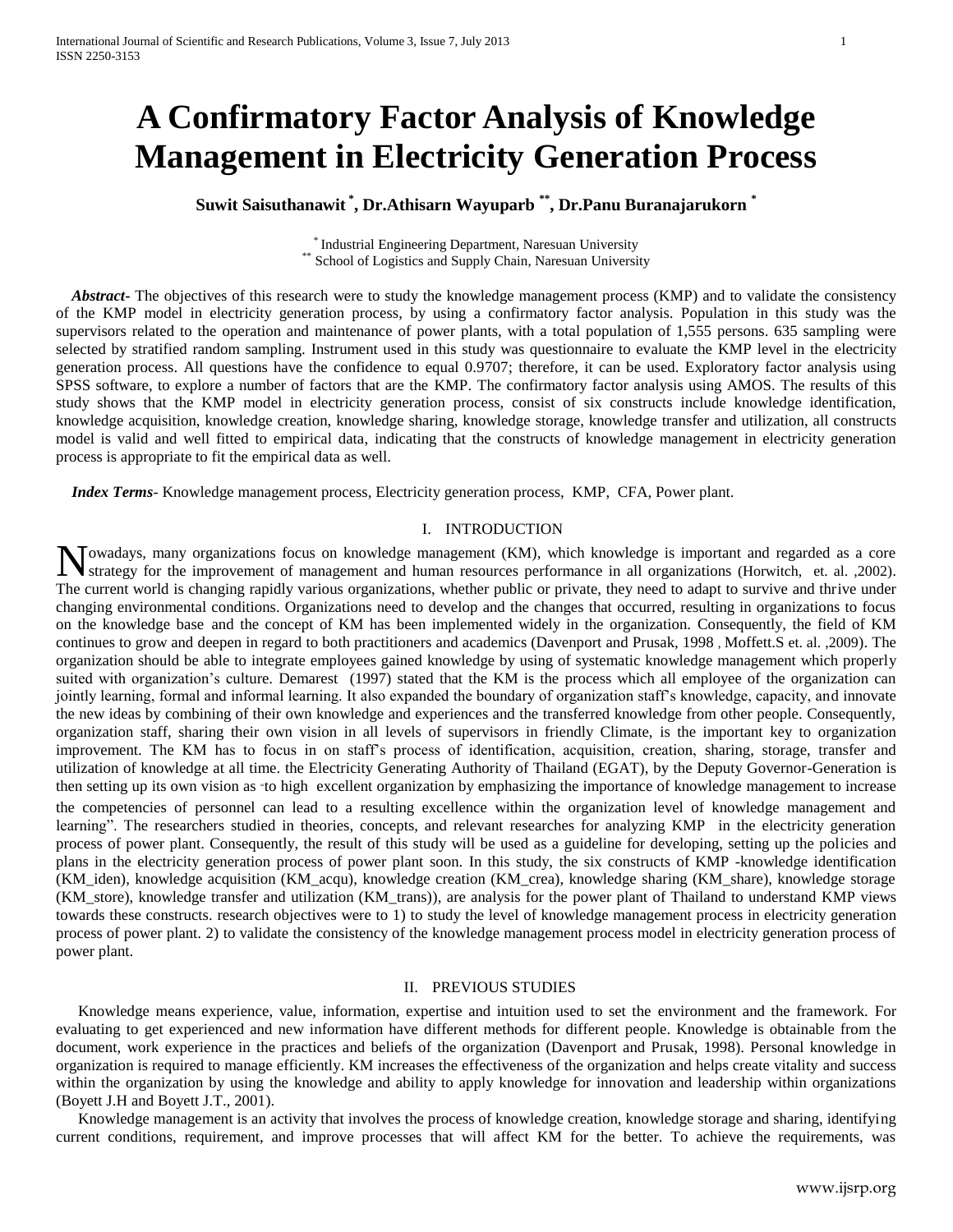presented model of the process in the practice of KM processes. There are several literatures which divided the elements of KM processes. These examples are shown in Table 1.

| No. | Authors                     | <b>Classification of KM Process</b>                                                        |  |  |
|-----|-----------------------------|--------------------------------------------------------------------------------------------|--|--|
| 1   | Marquardt (1996)            | (1) Knowledge acquisition, (2) Knowledge creation, (3) Knowledge storage, and              |  |  |
|     |                             | (4) Knowledge transfer and utilization                                                     |  |  |
| 2   | Davenport and Prusak (1998) | (1) Access to data, (2) Building data (3) Embedding of data and (4) Transfer of data       |  |  |
| 3   | Wiig (2002); Sveiby, 2003   | (1) Knowledge acquisition, (2) Knowledge storage and retrieval, (3) Knowledge transfer and |  |  |
|     |                             | utilization, (4) Knowledge transfer/distribution/sharing, and (5) Knowledge creation       |  |  |
| 4   | Probst, et al. (2000)       | (1) Knowledge identification, (2) Knowledge acquisition, (3) Knowledge development,        |  |  |
|     |                             | (4) Knowledge sharing/distribution, (5) Knowledge utilization, and 6) Knowledge retention. |  |  |
| 5.  | Nonaka and Takeuchi (2001)  | (1) Determining, (2) Quest, (3) Creating, (4) Screening, (5) Sharing, and (6) Using        |  |  |
| 6   | Kucza (2001)                | (1) Identification of need for knowledge, (2) Knowledge pull, (3) Knowledge push,          |  |  |
|     |                             | (4) Creation of knowledge, (5) Knowledge collection and storage, and (6) Knowledge update  |  |  |
|     | Wiig (2002); Sveiby, 2003   | (1) Knowledge acquisition, (2) Knowledge storage and retrieval, (3) Knowledge transfer and |  |  |
|     |                             | utilization, (4) Knowledge transfer/distribution/sharing, and (5) Knowledge creation       |  |  |
| 8   | Beesley and Cooper (2008)   | (1) Knowledge creation, (2) Knowledge acquisition, (3) Knowledge transfer, and             |  |  |
|     |                             | (4) Knowledge adoption                                                                     |  |  |

Table 1 Literatures of the classification of knowledge management process

As a result, the researchers conclude that the synthesis elements of knowledge management process. There are many elements together. This study was concerned to use the component which were included:- 1) Knowledge identification - Identify needs and determine what they want to know; 2) Knowledge acquisition - Knowledge is useful both from within and outside the organization. It is the ability to learn by most people in organization; 3) Knowledge creation is to create new knowledge and it is able to use knowledge in different ways. 4) Knowledge sharing - The knowledge of the persons in the organization and shared throughout the organization both formal and informal; 5) Knowledge storage - Knowledge is stored and maintained in different ways and can be searched according to their needs properly and timely recorded in the database; and 6) Knowledge transfer – This process is necessary for the organization to learn to do better. Knowledge is distributed and transmitted quickly and approximately throughout the organization (Davenport and Prusak, 1998; Marquardt. 1996; Probst and Other, 2000; Nonaka and Takeuchi, 2001; Kucza, 2001; Wiig, 2002; Sveiby, 2003; Beesley and Cooper, 2008).

## III. RESERCH METHODOLOGY

This research tries to conduct quantitative survey in order to study KMP in electricity generation process in power plant. However, in this paper The KMP are knowledge identification, knowledge acquisition, knowledge creation, knowledge sharing, knowledge storage, knowledge transfer and utilization.

Population and sample group

This research covered the population and sample as follows: The population of this study consisted of 1,555 supervisors in electricity generation process of EGAT power plant in Thailand in the year of 2012. The sample of this study consisted of 635 supervisors in electricity generation process of power plant. It applied with the Table of Krejcle and Morgan (1970) by using stratified random sampling from 5 Power plant which were Maemoh Power Plant, Bangpakong Power Plant, Sirikit Dam Hydro Power Plant, Phumiphon Dam Hydro Power Plant, and Srinakarin Dam Hydro Power Plant.

Research Instrument

The instrument of this study was a questionnaire consisting of 3 main parts as: Part 1: the checklist of general information personal questions. Part 2: the rating scales of implementation KMP in electricity generation process according to the academics and previous research"s framework, which are Knowledge Identification, Knowledge acquisition, Knowledge creation, Knowledge sharing, Knowledge storage, Knowledge transfer and utilization. There are 35 questions 5 levels rating scale which had reliability of 0.9707. Part 3: Suggestions and comments about this topic. The questionnaire validity, its content validity, was approved by experts and critics. The Cronbach alpha method that is one of the most important and most common methods was used to measure the reliability of the test. Because it was more than 0.7, the questionnaires were highly reliable

Data Collection and Analysis

The researchers submitted 680 questionnaires, by express mail EMS, to the sampling group. The period of this study was in March-June 2012. There were 635 questionnaires (93.38%) returned to the researcher. The researchers did as follows: 1) Analyze general information by using frequency and percentage. 2) Analyze with mean  $(\overline{X})$  and standard deviation (S.D.) tools in the level of implementation KMP in electricity generation process. Then, the researchers presents the findings by Tables with explanations in interpretation of the mean value 3) Analyze the constructs for KMP which was analyzed by confirmatory factor analysis (CFA) used through AMOS.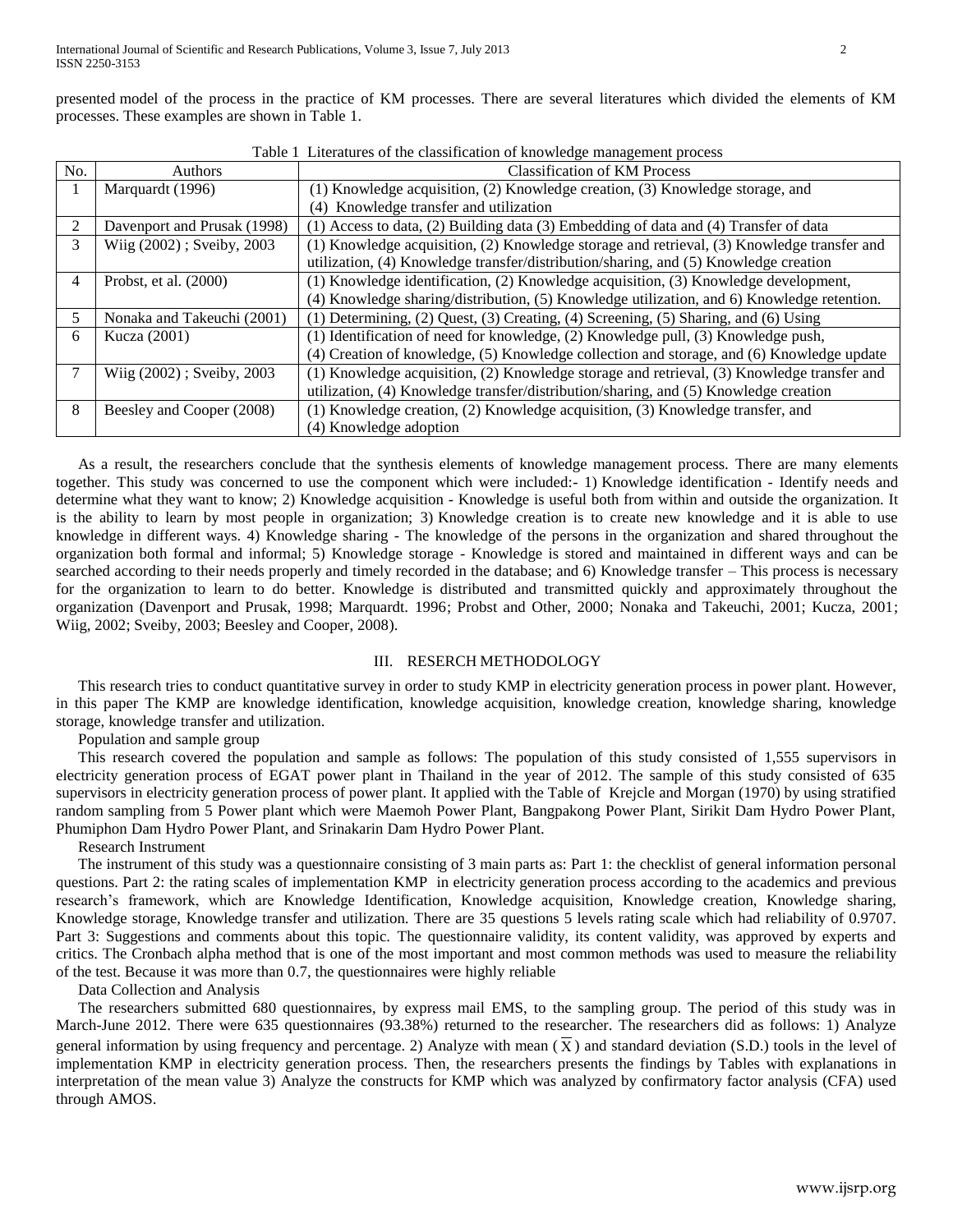The following are results of statistical analysis of data based on research objectives of this research. The results of the descriptive analysis are presented as follows:

1. General information personal

Table 2, it was found that 96.50 percentages of sample group were male while 3.50 percent were female respectively. Regarding educational background, it was discovered that 58.30 percentages of sample group held Lower than bachelor degree, 35.30 percent held Bachelor"s degree and 6.50 percent had got Higher than bachelor degree respectively. When consider the experiences in job, the 84.60 percentages of sample group had more than 20 years job experience, on the other hand, there was 15.40 percentages of 1-20 years experience in job.

Table 2 Number and percentage of the questionnaire respondents, categorized by basic character of the sample group (n=635)

|                 | General information         | Number | Percentage |
|-----------------|-----------------------------|--------|------------|
| Gender          | Male                        | 613    | 96.50      |
|                 | Female                      | 22     | 3.50       |
| Education       | Lower than bachelor degree  | 370    | 58.30      |
|                 | Bachelor's degree           | 224    | 35.30      |
|                 | Higher than bachelor degree | 41     | 6.50       |
| Job experiences | $1-20$ years                | 98     | 15.40      |
|                 | More than 20 years          | 537    | 84.60      |
|                 | Total                       | 635    | 100.00     |

## 2. Analysis KMP in electricity generation process.

.

Table 3 The mean  $(\overline{X})$  and standard deviation (S.D.) of supervisors' opinions concerning the level of KMP.

| KM process                       | $\overline{\text{X}}$ | S.D. | Level of supervisors'<br>opinions |
|----------------------------------|-----------------------|------|-----------------------------------|
| Knowledge Identification         | 3.82                  | 0.53 | High                              |
| Knowledge Acquisition            | 3.75                  | 0.49 | High                              |
| <b>Knowledge Creation</b>        | 3.64                  | 0.55 | High                              |
| Knowledge Sharing                | 3.64                  | 0.57 | High                              |
| Knowledge Storage                | 3.73                  | 0.63 | High                              |
| Knowledge Transfer & Utilization | 3.69                  | 0.56 | High                              |
| Total                            | 3.71                  | 0.47 | High                              |

Table 3 showed that overall KMP in electricity generation process was at high level  $(\overline{X} = 3.71)$ . The Means in each aspect were Knowledge Identification ( $\overline{X}$  =3.82), Knowledge Acquisition ( $\overline{X}$  =3.75), Knowledge Storage ( $\overline{X}$  =3.73), Knowledge Transfer and Utilization ( $\overline{X}$  =3.69), Knowledge Creation and Knowledge Sharing ( $\overline{X}$  =3.64) respectively

3. Confirmatory factor analysis of KMP in electricity generation process.

 The researchers used AMOS to analyze and validate the consistency of the KMP model in electricity generation process of power plant. A model is considered to be a good fit if the difference between the sample variances and covariances, and the implied variances and covariances derived from the parameter estimates, is small (Holmes-Smith, 2000). The number of fit statistics have been used by researchers to assess how well the model fits the data (Byrne, 2001; Hair et al., 2006). The fit statistics used in this research can be summary as follows.

Chi-square (For  $\chi^2$ , an acceptable level of fit is p > 0.05; a reasonable level of fit is p > 0.001)

Normed Chi-square (For  $\chi^2/df$ , an acceptable level of fit is  $1 < \chi^2/df < 2$ ; a reasonable level of fit is  $\chi^2/df < 3$ )

Goodness-of-fit index (For GFI, and acceptable level of fit is 0.95 < GFI < 1; a reasonable fit value would be 0.90 < GFI < 0.95)

Root-Mean-Square Error of Approximation (For RMSEA, an acceptable fit value is RMSEA < 0.05; a reasonable level of fit would be 0.05 < RMSEA < 0.08). (Byrne, 2001; Holmes-Smith, 2000)

 The AMOS version 7 was used to establish the confirmatory factor analysis. Table 3 below provides the summary of factor loading of the observed variable, square multiple correlations (SMC) and composite reliability value (CR) for all the constructs their respective values of the KMP in electricity generation process.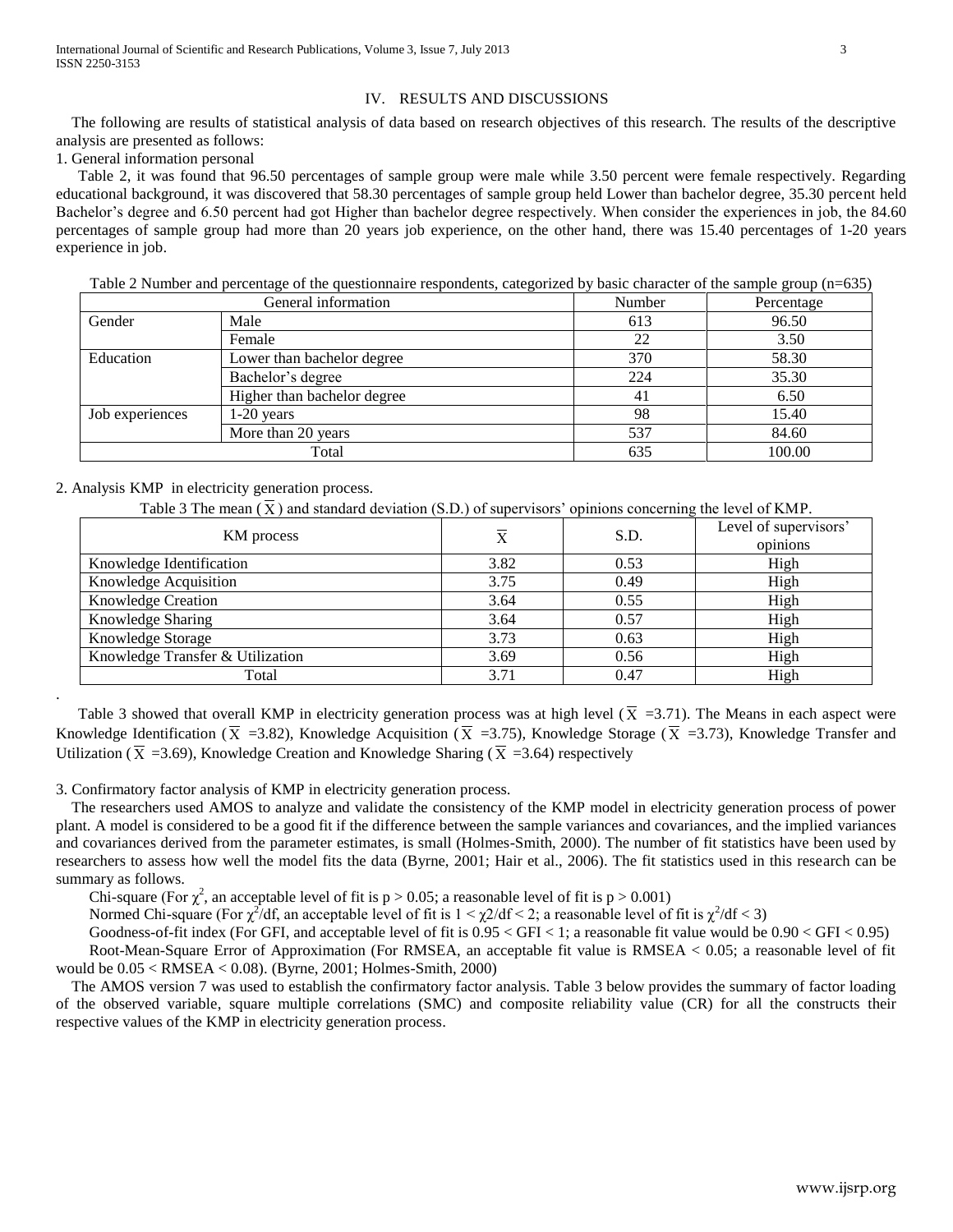International Journal of Scientific and Research Publications, Volume 3, Issue 7, July 2013 4 ISSN 2250-3153

| Table 4: Summary of factor loading, t-value, square multiple correlations for the six constructs of KMP model |  |  |
|---------------------------------------------------------------------------------------------------------------|--|--|
|                                                                                                               |  |  |

| Constructs     | Table 4. Building of factor foacing, it value, square manippe correlations for the six constructs of Kivit moder<br>Internal<br>elements | $\lambda$  | S.E.  | $CR.$ (t-Value) | SMC $(R^2)$ | AVE $(\rho_v)$ | $CR(\rho_c)$ |
|----------------|------------------------------------------------------------------------------------------------------------------------------------------|------------|-------|-----------------|-------------|----------------|--------------|
| Knowledge      | kmiden01                                                                                                                                 | $0.687***$ |       |                 | 0.472       | 0.51           | 0.86         |
| identification | kmiden02                                                                                                                                 | 0.786***   | 0.063 | 16.953          | 0.618       |                |              |
| (KM_iden)      | kmiden03                                                                                                                                 | $0.825***$ | 0.065 | 17.848          | 0.681       |                |              |
|                | kmiden04                                                                                                                                 | $0.653***$ | 0.065 | 14.659          | 0.427       |                |              |
|                | kmiden05                                                                                                                                 | $0.647***$ | 0.070 | 14.062          | 0.419       |                |              |
|                | kmiden06                                                                                                                                 | $0.630***$ | 0.068 | 14.007          | 0.397       |                |              |
| Knowledge      | kmacqu07                                                                                                                                 | $0.660***$ |       |                 | 0.435       | 0.62           | 0.87         |
| acquisition    | kmacqu08                                                                                                                                 | $0.634***$ | 0.067 | 16.252          | 0.461       |                |              |
| (KM_acqu)      | kmacqu09                                                                                                                                 | $0.745***$ | 0.080 | 13.698          | 0.403       |                |              |
|                | kmacqu10                                                                                                                                 | $0.798***$ | 0.077 | 15.593          | 0.556       |                |              |
|                | kmacqu11                                                                                                                                 | $0.664***$ | 0.074 | 16.357          | 0.636       |                |              |
|                | kmacqu12                                                                                                                                 | $0.708***$ | 0.080 | 14.116          | 0.441       |                |              |
|                | kmacqu13                                                                                                                                 | $0.679***$ | 0.076 | 14.914          | 0.502       |                |              |
| Knowledge      | kmcrea14                                                                                                                                 | $0.553***$ |       |                 | 0.306       | 0.57           | 0.83         |
| creation       | kmcrea15                                                                                                                                 | $0.596***$ | 0.090 | 10.845          | 0.355       |                |              |
| (KM_crea)      | kmcrea16                                                                                                                                 | $0.642***$ | 0.111 | 9.608           | 0.412       |                |              |
|                | kmcrea17                                                                                                                                 | $0.708***$ | 0.106 | 10.219          | 0.501       |                |              |
|                | kmcrea18                                                                                                                                 | $0.690***$ | 0.109 | 10.127          | 0.477       |                |              |
|                | kmcrea19                                                                                                                                 | $0.801***$ | 0.126 | 10.786          | 0.641       |                |              |
| Knowledge      | kmshar20                                                                                                                                 | $0.799***$ |       |                 | 0.638       | 0.61           | 0.85         |
| sharing        | kmshar21                                                                                                                                 | $0.669***$ | 0.051 | 17.111          | 0.762       |                |              |
| (KM_share)     | kmshar22                                                                                                                                 | $0.873***$ | 0.051 | 20.909          | 0.448       |                |              |
|                | kmshar23                                                                                                                                 | $0.448***$ | 0.046 | 11.574          | 0.487       |                |              |
|                | kmshar24                                                                                                                                 | $0.622***$ | 0.056 | 14.016          | 0.386       |                |              |
|                | kmshar25                                                                                                                                 | $0.698***$ | 0.046 | 17.699          | 0.201       |                |              |
| Knowledge      | kmstor26                                                                                                                                 | $0.773***$ |       |                 | 0.598       | 0.71           | 0.90         |
| storage        | kmstor27                                                                                                                                 | $0.848***$ | 0.054 | 20.678          | 0.720       |                |              |
| (KM_store)     | kmstor28                                                                                                                                 | $0.941***$ | 0.059 | 21.597          | 0.886       |                |              |
|                | kmstor29                                                                                                                                 | $0.787***$ | 0.053 | 19.350          | 0.620       |                |              |
| Knowledge      | kmtran30                                                                                                                                 | $0.673***$ |       |                 | 0.453       | 0.59           | 0.90         |
| transfer and   | kmtran31                                                                                                                                 | $0.765***$ | 0.066 | 16.014          | 0.585       |                |              |
| utilization    | kmtran32                                                                                                                                 | $0.765***$ | 0.061 | 17.737          | 0.585       |                |              |
| (KM_trans)     | kmtran33                                                                                                                                 | $0.876***$ | 0.066 | 19.200          | 0.767       |                |              |
|                | kmtran34                                                                                                                                 | $0.835***$ | 0.066 | 18.566          | 0.697       |                |              |
|                | kmtran35                                                                                                                                 | $0.670***$ | 0.059 | 15.737          | 0.448       |                |              |

 $(*** p < .001)$ 

Form Table 4 and Table 5 in APPENDIX showed that, researchers conducted the analysis of the KMP in electricity generation process of power plant in the context of KMP model consist of six constructs include knowledge identification, knowledge acquisition, knowledge creation, knowledge sharing, knowledge storage, knowledge transfer and utilization. Confirmatory factor analysis to understand the views of participants towards six constructs of the KMP in electricity generation process of power plant. Results show that factor loading of the observed variable and show that square multiple correlations (SMC) for all the constructs of the KMP were represent good measurements for the constructs as follow; 1) knowledge identification,-factor loading of the observed variable values ranged between 0.630 to 0.825, and SMC values range from 0.397-0.681. 2) knowledge acquisition,-factor loading of the observed variable values ranged between 0.634 to 0.798, and SMC values range from 0.403-0.636, 3) knowledge creation,-factor loading of the observed variable values ranged between 0.553 - 0.801, and SMC values range from 0.306-0.641, 4) knowledge sharing,-factor loading of the observed variable values ranged between 0.448 - 0.873, and SMC values range from 0.201-0.762, 5) knowledge storage,-factor loading of the observed variable values ranged between 0.773 - 0.941, and SMC values range from 0.598- 0.886, 6) knowledge transfer and utilization,-factor loading of the observed variable values ranged between 0.670 - 0.876, and SMC values range from 0.447-0.767. The all the constructs of the KMP have weight variable in element than 0.5. Considering the composite reliability value (CR) of each element found that values ranged from 0.83 to 0.90 that is greater than 0.7, so it is very reasonable and that all constructs model is valid and well fitted to empirical data. (Hair, et al., 2006)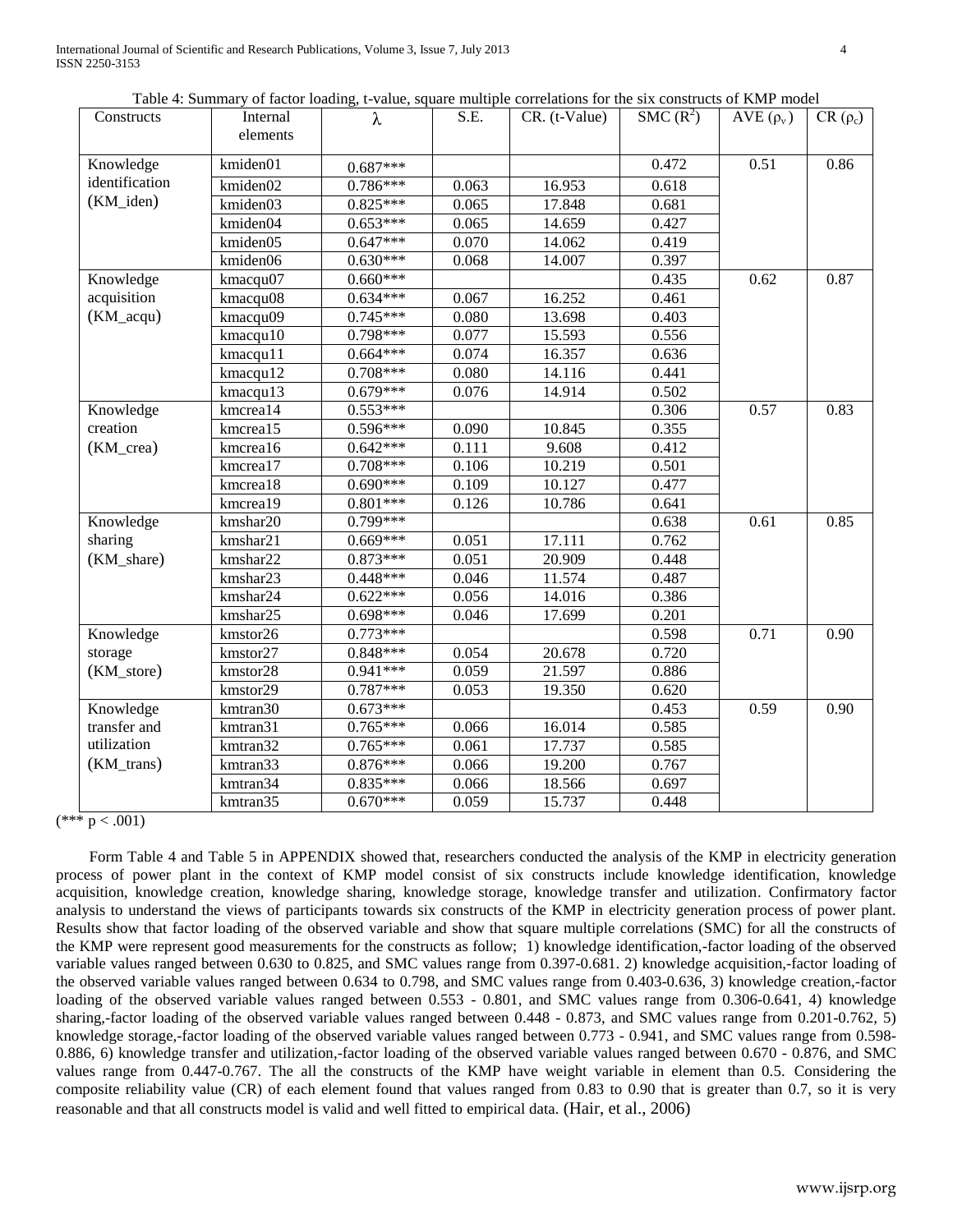## V. CONCLUSION

All most of the six constructs for the KMP in electricity generation process of power plant represent good measurements for the constructs. The implications of such a finding would be that electricity generation process of power plant view six knowledge management constructs similarly. Future research can concentrate on finding out the reasons behind this and to be able to explain why there were a few differences exist as mentioned above. The limitation, to the researchers" best knowledge, this study is the first study of this nature and needs further investigation before generalization of the finding of the study.

## APPENDIX

Table 5 : Summary of view and constructs confirmatory factor analysis for the knowledge management process



#### ACKNOWLEDGMENT

This research was supported by a grant from Electricity Generating Authority of Thailand (EGAT) under the cooperation program between the EGAT (Northern Division) and Faculty of Engineering, Naresuan University.

#### **REFERENCES**

- [1] Alavi, M. & Leidner, D. E. (2001) Review: knowledge management and knowledge management systems: conceptual foundations and research issues. MIS Quarterly, 25, 107-136.
- [2] Anantatmula, V. and Kanungo, S.(2010), "Modeling enablers for successful KM implementation", International Journal of Knowledge Management, Vol. 14 No. 1, pp. 100-113.
- [3] Bock, G.-W., Zmud, R. W. & Kim, Y.-G. (2005) Behavioral intention formation in knowledge sharing: Examining the roles of extrinsic motivators, socialpsychological forces, and organisational climate. MIS Quarterly, 29, 87-111.
- [4] Cronbach, Lee.L.(1990).Essentials of Psychological Testing.Harper Collins Publishers, Inc.